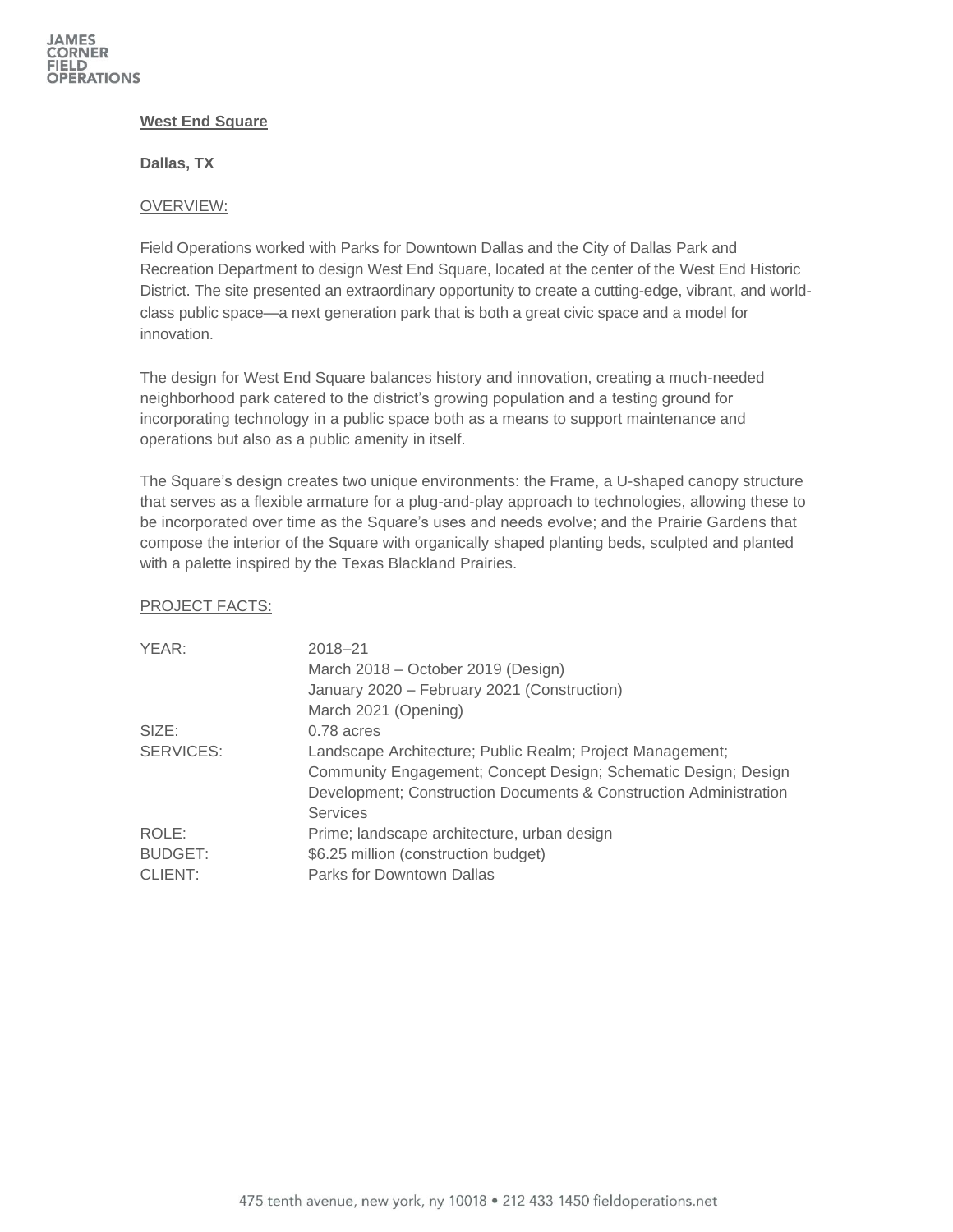# PROJECT TEAM:

**Project Lead, Landscape Architecture, Urban Design: James Corner Field Operations** James Corner, RLA, Design Director Isabel Castilla, Principal-in-Charge, ASLA Stephanie Ulrich, Project Manager / Lead Designer Kate Rodgers, Project Designer

#### **Civil & Traffic Engineering: Pacheco Koch**

**Structural Engineering: Datum Rios**

**Lighting Design: HLB Lighting Design**

**MEP Engineering: Purdy-McGuire, Inc.**

**Communications: Datacom Design Group**

**Water Feature Consultant: Greenscape Pump Services**

**Soils & Irrigation: Jeffrey L. Bruce & Co., LLC**

**Signage & Wayfinding: Order**

**Horticulture: Dallas Arboretum and Botanical Garden**

#### ADDITIONAL PROJECT INFORMATION:

#### **Site Context**

Today, the West End Historic District is one of the leading tourist attractions in the City of Dallas. Located in the northwestern area of downtown Dallas, the West End Historic District is at the junction between a wide range of downtown Dallas attractions. This prime location situates the future West End Square at the heart of multiple routes through downtown Dallas and Victory Park with proximity to the DART West End Station to the east.

In recent years, the West End has experienced growth in residential development, as well as an influx of both new and adaptive reuse in commercial developments geared towards creative and innovative companies. Recently rebranded as the Dallas Innovation District, this spirit of innovation echoes the Historic District's original positioning as a manufacturing district—a district of making.

The surrounding attractions bring in a wide range of visitors, from tourists to local residents, activating downtown Dallas during weekdays and weekends. Within a 10–15-minute walk from the site, pedestrians can access the American Airlines Center for large-scale events, the Katy Trail to the north, the Arts District and Klyde Warren Park to the northeast, the Convention Center to the south, and Main Street to the east. West End Square will become a central point for an existing network of neighborhood destinations.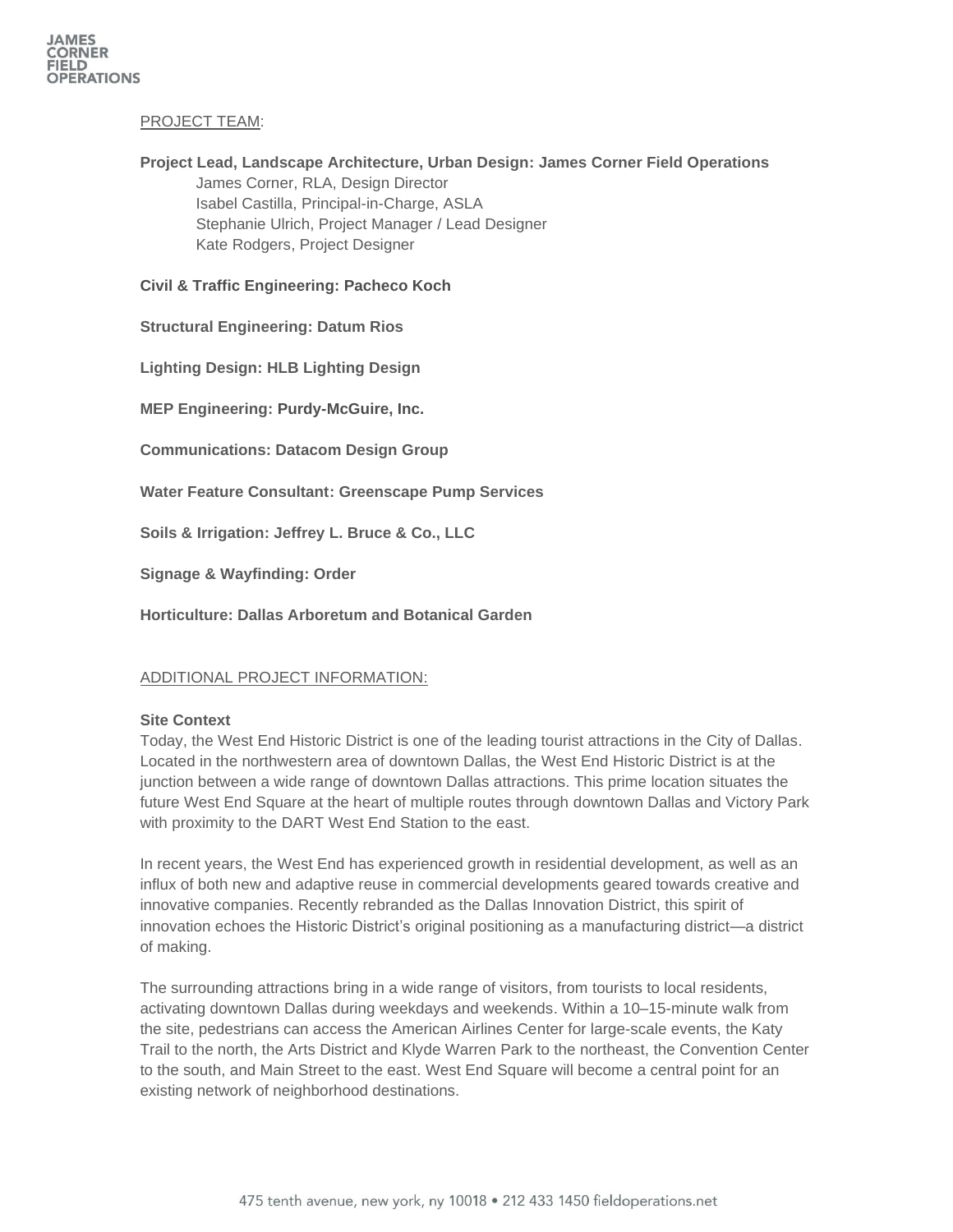The site is bounded by four distinct edges: Market Street to the east, North Record Street to the west, Corbin Street to the south and the old Spaghetti Warehouse building to the north.

Market Street is a vibrant edge—one characterized by extended outdoor dining and the main pedestrian thoroughfare in the West End, connecting to Victory Park to the north. North Record Street provides a quieter entry point to the site with residential building frontage, as well as connections to Dealey Plaza and the Dallas Holocaust and Human Rights Museum. Corbin Street, a low-trafficked one-way street, opens up to the restaurants along the southern edge, with historic loading docks and spillover outdoor dining. To the north, the building that previously housed the Spaghetti Warehouse provides a strong edge and presents an opportunity for activation in the future.

## Design Elements

**The Frame** – The Frame activates the street edge by creating a diversely programmed threshold between the Historic District's sidewalks and the Square's lush garden interior. The trellis-like structure acts as an armature for all of the Square's technologies that operate the park. As a flexible armature, the Frame's structure takes on a plug-and-play approach, allowing new features to be incorporated over time as the Square's uses and needs evolve.

**Outdoor Workroom** – Located beneath the shade canopy created by the Frame's northern edge, this space houses a 50-foot-long table fitted with charging stations and Wi-Fi, providing a unique opportunity to comfortably work outside. The Workroom includes overflow space in the gardens, envisioned as a more intimate workspace for individuals and smaller groups.

**The Porch** – Featuring porch swings hung from the Frame's edge along North Record Street that are an interactive and social feature, the Porch provides a playful environment for all ages.

**Game Room** – The Game Room provides a variety of games for the public, including ping pong and foosball. It creates a playful space that encourages social connection between local workers and residents who were involved throughout the public engagement process.

**Innovation Arcade** – The Frame along the park's Market Street edge is designed to host temporary installations, performances, and artwork, further expanding community programming opportunities at West End Square. Seating steps front the eastern side of the Square along Market Street.

**Prairie Gardens** – The interior of West End Square is a Prairie Garden, creating a moment of respite within the Historic District's brick-paved sidewalks. The organically shaped planting beds are sculpted and planted with a palette inspired by the Texas Blackland Prairies. Seating nooks are carved into the planting beds and provide a variety of social seating arrangements. The gardens are supported by a smart irrigation system that can self-regulate and respond to its weather sensor, allowing for a more sustainable approach overall.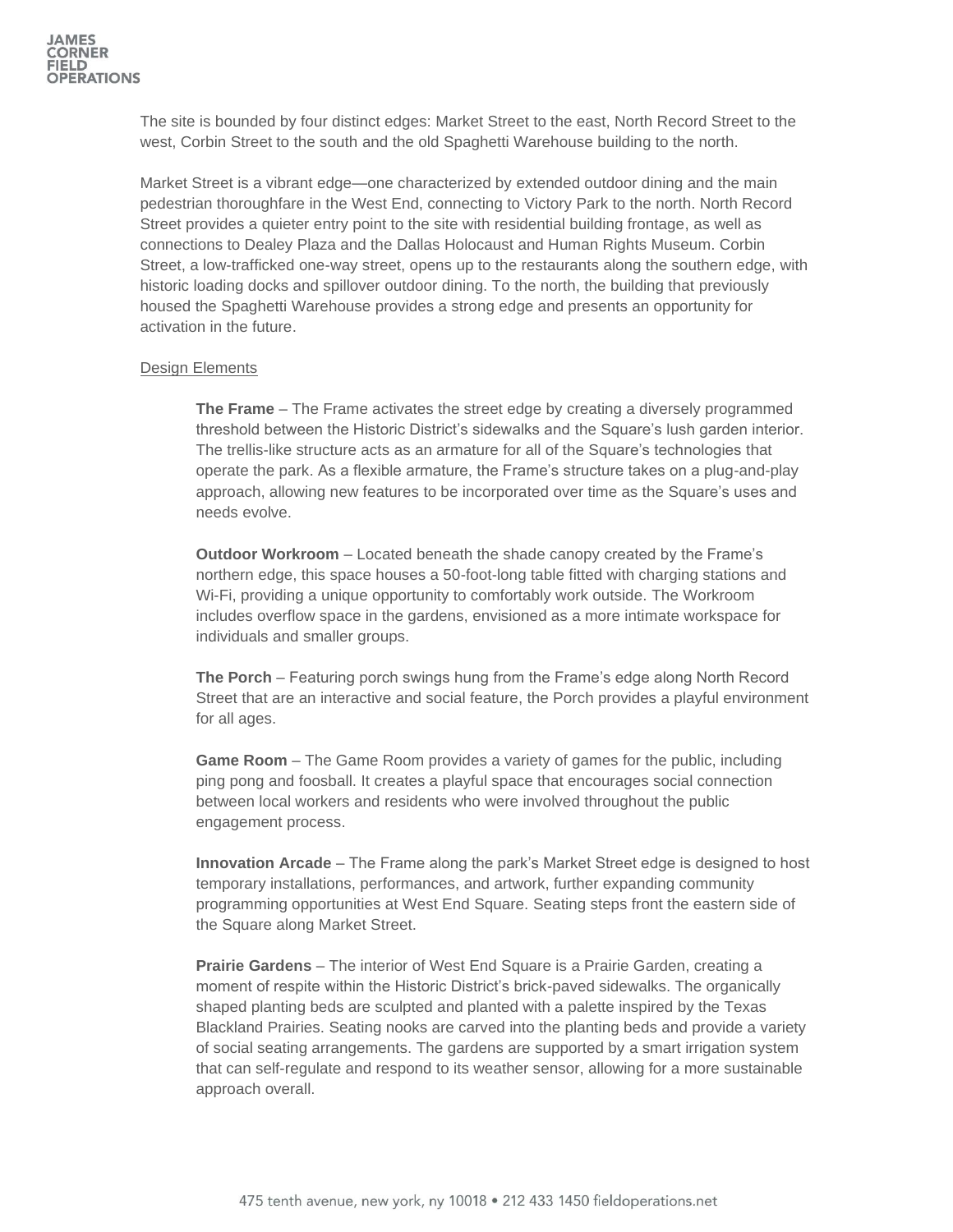**Water Table** – The Water Table, located within the Prairie Gardens, incorporates three different modes: a reflecting pool for still days, bubblers on windy days, and a cloud mist with potable water for cooling during particularly dry and hot days.

**Lawn** – As part of the garden interior, the Lawn fronts the trellis, creating a spillover area for sitting in the sun during cooler days.

#### **Paving**

West End Square's paving combines the Historic District's most distinctive material, brick, with a more contemporary interior paved with exposed aggregate cast-in-place concrete.

## **Planting**

West End Square balances the integration of new technologies and flexible spaces with a lush green respite within the Historic District. New Cedar Elms and low, raised planters border the edges of the Square, creating a green buffer between the street and sidewalk. Within the interior of the Square, organically shaped planting beds with a subtle undulating topography feature gardens inspired by the Texas Blackland Prairies that carefully combine grasses and perennial textures, providing seasonal interest year-round. The gardens include shade trees such as Mexican Sycamore, Burr Oaks and Chinquapin Oaks, including a Burr Oak that marks the center of the garden, surrounded by seating. Flowering trees such as Texas Redbud, Desert Willow, White Crepe Myrtle and Mexican Plum punctuate the entrances to the garden.

Planting selections are native or adaptive with low water use. Many of the plants are butterfly pollinators and insect attractors, protecting plant diversity and food sources in turn.

In a downtown that estimates a higher population of dogs than residents, West End Square encourages those who will visit with dogs while protecting the longevity of the Square with strategic design moves. The edges of the Square are designed to handle dog urine with raised planters for male dogs and intermittent decomposed granite for female dogs. A smart irrigation system and dedicated subsurface drainage are in place to minimize the impact of urination.

# **Furnishing**

The Square features a variety of custom fixed furniture, including curbed benches of different sizes, circular platforms for flexible seating, porch swings, a seating step feature and a 50-footlong worktable alongside colorful and movable tables and chairs. The fixed furniture presents integrates smart features, such as wireless charging stations and Wi-Fi connectivity to enhance visitors' experience of the public space.

# **Lighting**

Eco-smart LED lighting technology that is low maintenance and energy efficient provides a safe and rich user experience. The lighting includes smart sensors that can be programmed to adjust lighting levels based on times of high use, length of operational occupancy, and nearby motion. This technology allows for the lighting to be dimmed after hours to reduce energy costs and respect the Square's residential surroundings with lighting that's dark sky compliant. This smart lighting system also has the capacity to include sensors that collect real-time data on energy consumption and fixture malfunction, minimizing maintenance costs over time.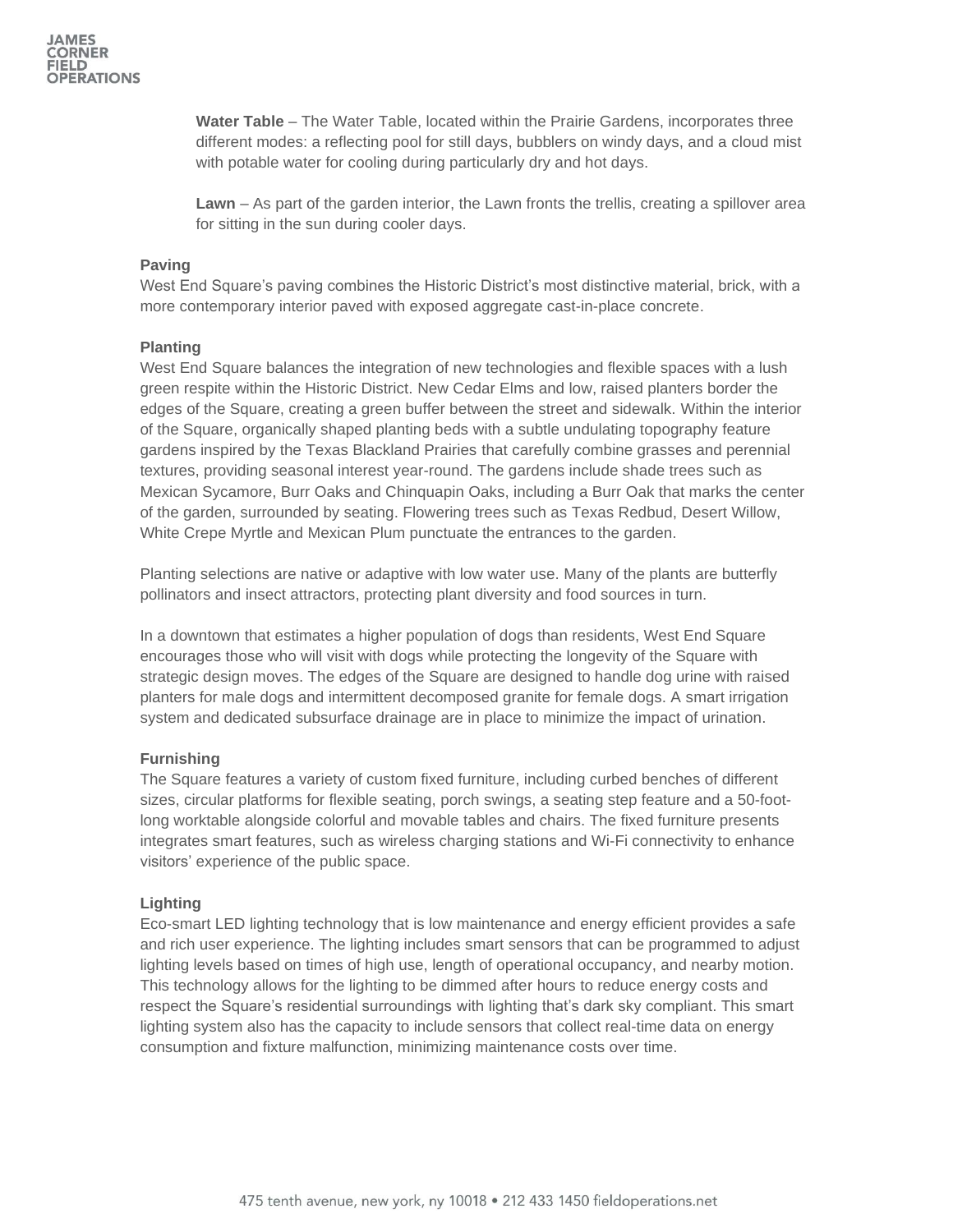

# **Community Engagement**

Two meetings were held in the West End Historic District and were attended by residents, businesses, and local workers.

The design team implemented iPads and QR codes to show 3D views made in-house by Field Operations, allowing for an immersive experience and an opportunity for the community to provide more specific feedback.

#### Plant List

#### **Trees**

Texas Redbud Desert Willow White Crepe Myrtle Mexican Sycamore Mexican Plum Burr Oak Chinquapin Oak Cedar Elm

# **Understory**

Century Plant Agave Red Yucca Yellow Yucca Texas Yucca Cast Iron Plant Blue Grama Blue Sedge Everoro Japanese Sedge Plains Coreopsis Bermuda Grass Firewheel Siskiyou Pink Guara Super Blue Liriope Horsemint Muhly Lindheimer's Muhly Texas Needle Grass **Catmint** Hameln Dwarf Fountain Grass Mealy White Sage Henry Duelberg Sage Sweetscented Marigold Purpletop Vervain